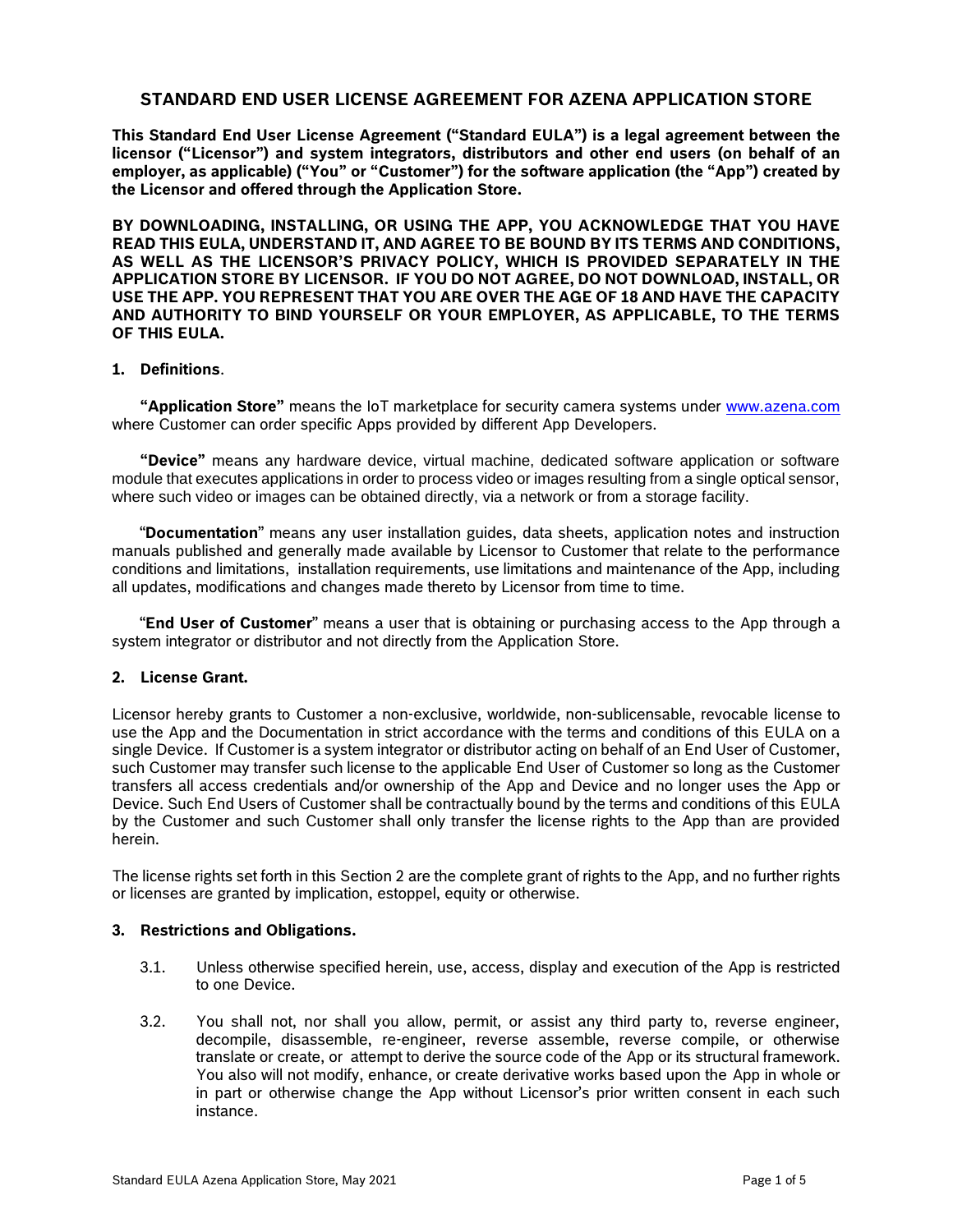- 3.3. You shall not sublicense, rent, lease, permit time-sharing, disclose or otherwise make available or transfer any portion of the App to any other party for any reason except as expressly authorized in writing by Licensor or as allowed under this EULA.
- 3.4. Any breach of the foregoing is material breach and will result in immediate and automatic termination of this Agreement.
- 3.5. If Licensor elects to make any update, upgrade or new version of the App ("**Updates**") available to you, such Updates shall be deemed to be licensed under this Agreement. Licensor shall have no obligation to provide support or Updates of any kind.
- 3.6. You are responsible for the performance of any and all required tests or analysis necessary or appropriate for the determination of the suitability of the App. You shall not use the App in any manner that is inconsistent with the applicable Documentation.
- 3.7. You shall not remove, obscure or alter any proprietary rights notices (including copyrights and trademark notices) which may be contained in or displayed in connection with the App.

#### **4. Term and Termination.**

- 4.1. This EULA is effective upon your installation, access, or use of the App (whichever is earlier) (the "**Effective Date**") and will continue until terminated in accordance with this EULA.
- 4.2. You may terminate this EULA at any time by permanently removing and rendering inaccessible all installations and copies of the App and the Documentation from your device, and discontinuing all use of the App and Documentation.
- 4.3. This EULA will terminate automatically and immediately in the event you fail to comply with any term or condition of this EULA, and such termination shall be in addition to and not in lieu of any criminal, civil, or other remedies available to Licensor.
- 4.4. Licensor may terminate this Agreement, in-whole or in-part, at any time with thirty (30) days written notice.
- 4.5. The provisions of Sections 3 (Restrictions and Obligations), 4.5 (Survival), 5 (Limited Warranty and Disclaimer), 6 (Limitation of Liability), 7 (Indemnification), 8 (Intellectual Property), 12 (Miscellaneous), and such other terms which by their nature are intended to survive termination or expiration of the Agreement, shall survive any termination or expiration of this Agreement.

**5. Warranty Disclaimer. EXCEPT AS SPECIFICALLY PROVIDED IN THIS EULA, THE APP IS PROVIDED "AS IS" AND "AS AVAILABLE," AND LICENSOR MAKES NO WARRANTIES, EXPRESS, IMPLIED, ARISING FROM COURSE OF DEALING OR USAGE OF TRADE, OR STATUTORY, AS TO THE APP, OR ANY MATTER WHATSOEVER. LICENSOR DISCLAIMS ALL IMPLIED WARRANTIES, INCLUDING MERCHANTABILITY, FITNESS FOR A PARTICULAR PURPOSE, SATISFACTORY QUALITY, TITLE AND NON-INFRINGEMENT.** 

**6. Limitation of Liability. LICENSOR SHALL NOT BE LIABLE FOR ANY DIRECT, INDIRECT, SPECIAL, INCIDENTAL, OR CONSEQUENTIAL DAMAGES, WHETHER BASED ON CONTRACT, TORT OR ANY OTHER LEGAL THEORY (INCLUDING, WITHOUT LIMITATION, DAMAGES FOR LOSS OF DATA OR ANY OTHER CONTENT, LOST PROFITS, BUSINESS INTERRUPTION, OR ANY OTHER LOSSES), ARISING OUT OF ANY USE OF THE APP OR ANY PERFORMANCE OF THESE TERMS (INCLUDING, WITHOUT LIMITATION, USE, INABILITY TO USE, OR THE RESULTS OF USE OF THE SERVICE(S), OR SECURITY BREACHES RELATED TO THE APP. LICENSOR DOES NOT WARRANT THAT THE APP WILL MEET CUSTOMER'S NEEDS, OPERATE UNINTERRUPTED OR ERROR-FREE. TO THE MAXIMUM EXTENT PERMITTED BY LAW, LICENSOR'S CUMULATIVE LIABILITY TO YOU OR TO ANY THIRD PARTY UNDER THIS EULA FOR ANY LOSS OR DAMAGES RESULTING FROM ANY CLAIMS, DEMANDS, OR ACTIONS ARISING OUT OF OR RELATING TO THIS EULA, THE APP, OR THE DOCUMENTATION, WHETHER IN CONTRACT, TORT, OR OTHERWISE, WILL NOT EXCEED**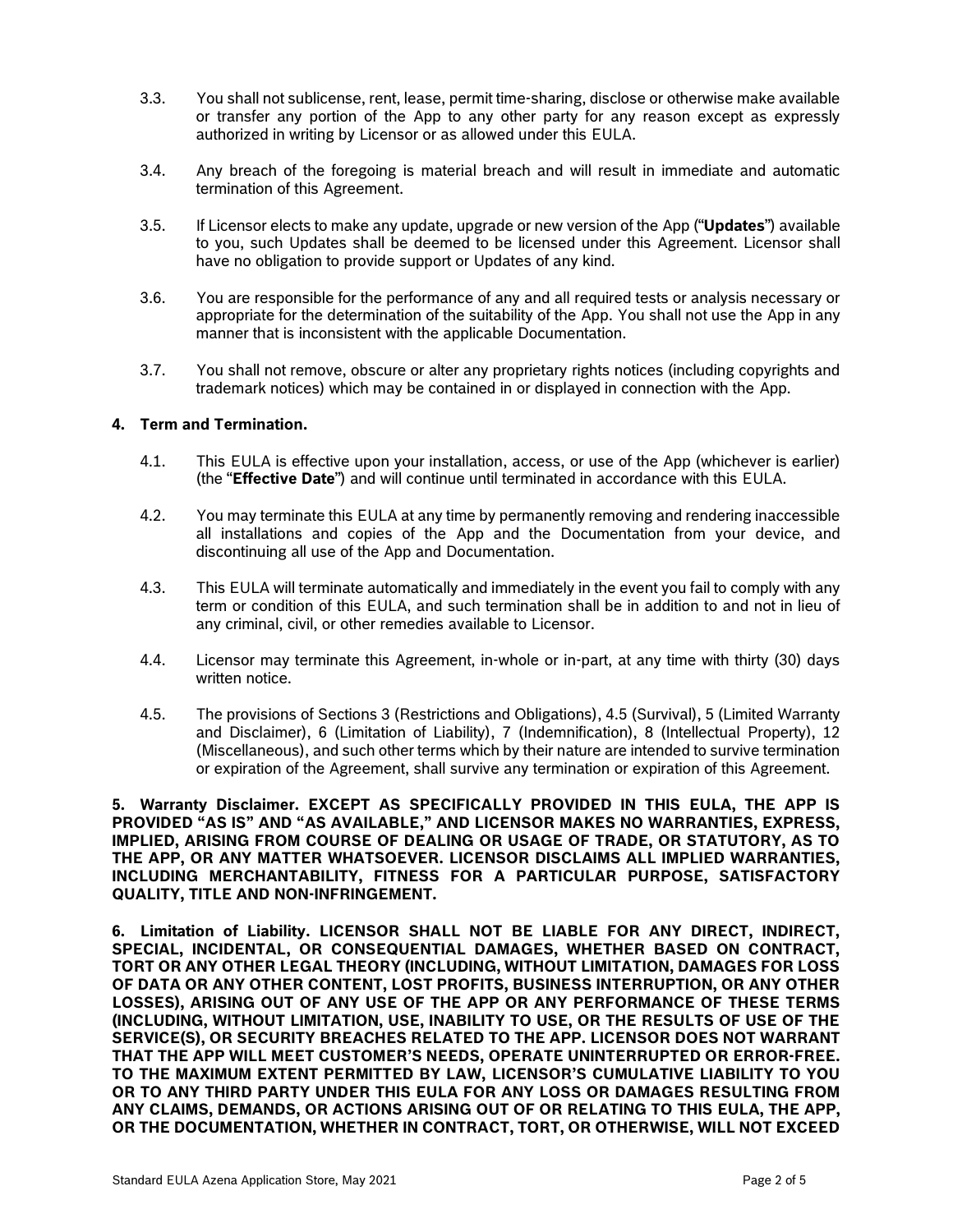# **THE GREATER OF (I) ONE HUNDRED U.S. DOLLARS (\$100.00).**

**7. Indemnification.** You agree to defend, indemnify, and hold harmless Licensor from and against any action, cause, claim, damage, debt, demand or liability, including reasonable costs and attorneys' fees, asserted by any person or entity, arising out of or relating to your use of the App or Documentation; (b) your breach of any term of this EULA; or (c) your willful misconduct or negligent acts or omissions.

**8. Intellectual Property.** You acknowledge and agree that all rights, title and interest in and to any copyrights, patents, trademarks, trade dress, trade secrets and/or any other intellectual property rights related to the App and Documentation and all copies and portions thereof, including any modifications, revisions, enhancements, or derivative works thereto, shall remain in Licensor, and you are only granted the limited right of use as set forth in this EULA. All rights not expressly granted in this EULA are reserved to Licensor.

# **9. Third Party Software and Open Source Software**

- 9.1. The App may be accompanied by or include software made available by one or more third parties ("**Third Party Software**"). Each portion of Third Party Software is subject to its own separate software license terms and conditions ("**Third Party Licenses**"). The Third Party Licenses for Third Party Software delivered with the App may be set forth or identified (by URL or otherwise) in (i) Appendix A to this EULA, (ii) the applicable software header or footer text, (iii) a text file located in the directory of the applicable Third Party Software component, (iv) in the Documentation, (v) in connection with any Updates, and/or (vi) such other location customarily used for licensing terms. The use of each portion of Third Party Software is subject to the Third Party Licenses, and you agree that your use of any Third Party Software is bound by the applicable Third Party License. You agree to review and comply with all applicable Third Party Licenses prior to any use or distribution of any Third Party Software. Third Party Software is provided on an "AS IS" basis without any representation, warranty or liability of any kind. Licensor shall have no liability or responsibility for the operation or performance of the Third Party Software and shall not be liable for any damages, costs, or expenses, direct or indirect, arising out of the performance or failure to perform of the Third Party Software.
- 9.2. The App may include open source software and third party software under royalty free licenses ("**FOSS**"). The FOSS in the App is subject to FOSS license agreements ("**FOSS-Licenses**"). Pursuant to these FOSS-Licenses, Licensor has to pass on to you their terms and conditions and you have to comply with these terms and conditions and fulfill respective obligations when using the FOSS in another way than merely installing and running it internally on your machines, e.g. through further disposal of the product, as by distribution, selling, or otherwise passing it on to a third party. The rights under the FOSS-Licenses are being granted to you, and in the event of you transferring the App to an End User, the terms and conditions of the respective FOSS-Licenses apply to the distribution of any included FOSS (in some cases, the FOSS-License provides a direct license from the author/licensor of the FOSS to the third party). For many FOSS-Licenses, Licensor itself can neither grant nor obtain these rights for you. The applicable FOSS-Licenses are available on the internet address of the provider of the FOSS or will be made available by Licensor upon your request. You have to, either expressly, or implied by amendment or adaptation of the FOSS, accept and take responsibility for Your compliance with the applicable FOSS-Licenses. Further, you have to agree that updates or new versions of the App may contain different or additional FOSS or changes in the FOSS-Licenses. If any terms or restrictions of this EULA conflict with the license conditions of FOSS included in the App, the terms and conditions of these FOSS-Licenses shall prevail.

**10. Export Laws.** You acknowledge that the export laws and regulations of the United States and any other applicable national export laws and regulations apply to the App, the Documentation, and other technical data provided to you under this EULA. You agree that such export control laws govern your use of the App provided to you in connection with your license, and you agree to comply with all such export laws and regulations (including, without limitation, "deemed export" and "deemed re-export" regulations). You agree and certify that you will not export outside the country in which this license to use the App is initially sold or delivered, directly or indirectly, the App or any data, information, or materials resulting from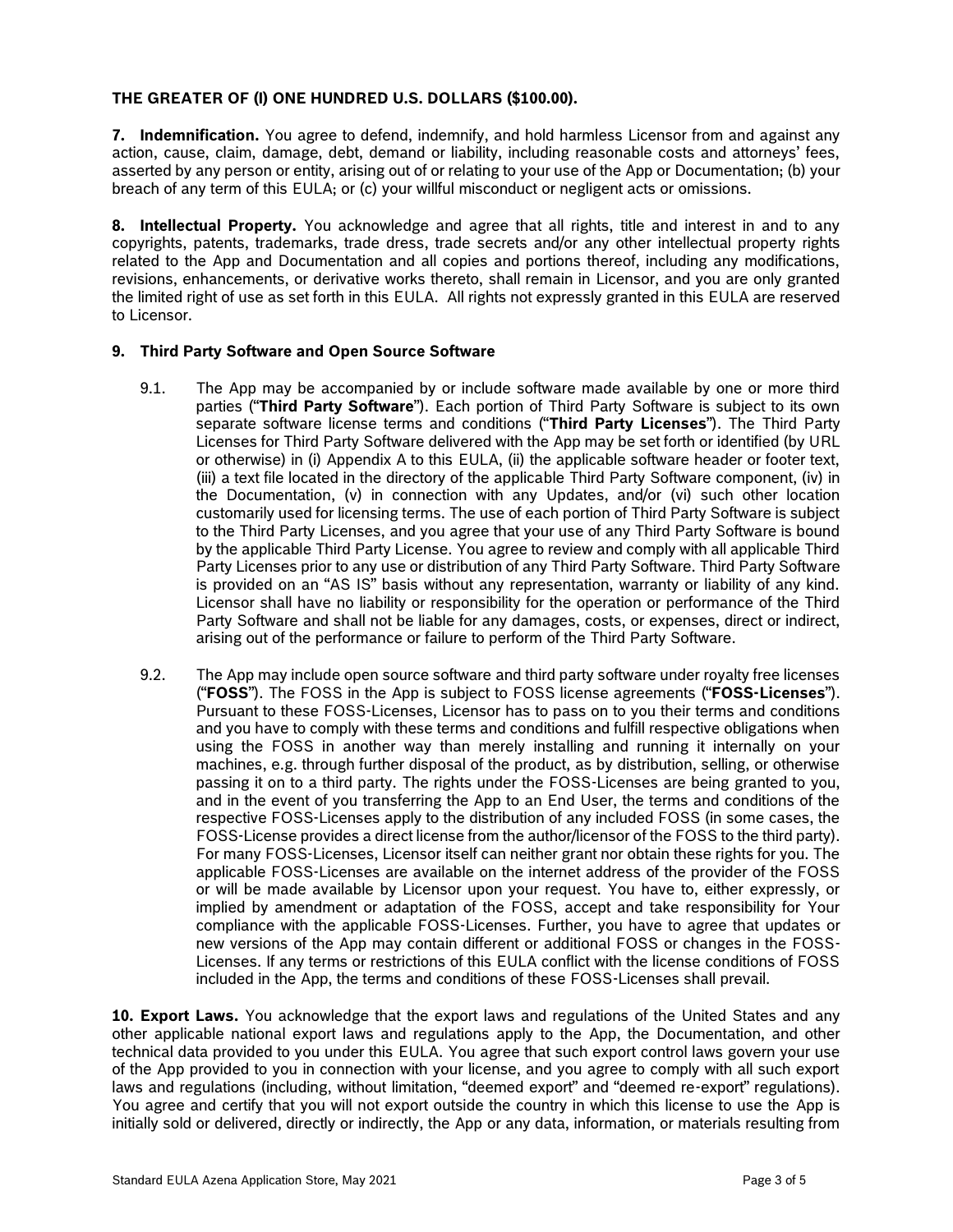services provided to you in connection with your license of the App (or any direct product thereof) in violation of such laws or regulations, and you will not use the App or such other data, information, or materials for any purpose prohibited by such laws or regulations, including, without limitation, nuclear, chemical, or biological weapons proliferation or development of missile technology. Licensor will have no liability to you under this EULA as a result of the refusal of the United States or any other foreign governmental agencies to issue any such necessary approvals or consents for the export of the App or other technical data provided to you under this EULA.

**11. Compliance with Law.** You shall comply with all laws, legislation, rules, regulations, governmental requirements and industry standards with respect to the App, and the performance of your obligations hereunder, existing in any applicable jurisdiction.

## **12. Miscellaneous.**

- 12.1. **Notices.** Any notice required or permitted under this EULA will be in writing and will be deemed to have been given 48 hours after it has been delivered to a recognized overnight courier or delivery service which provides international service, fees prepaid, addressed to the party for whom it is intended at the address for such party as last provided to the other.
- 12.2. **Governing Law and Dispute Resolution.** This EULA will be construed and governed in accordance with the laws of the State of Michigan, without regard to its rules of conflict or choice of law provisions that would require the application of the laws of any other jurisdiction; the United Nations Convention on the International Sale of Goods and the Uniform Computer Information Transactions Act shall not apply. Any and all disputes, claims, or controversies arising out of or relating to this EULA and/or the App, including Customer's use thereof, shall be resolved exclusively in the State of Michigan Circuit Court for the County of Oakland or the United States District Court for the Eastern District of Michigan, both of which You consent to jurisdiction and venue.
- 12.3. **Human Rights**. This license does not cover use of the App for the purpose, or in connection with a violation of the principles of the UN Global Compact Initiative relating basically to the protection of international human rights, the right to collective bargaining, the abolition of forced labor and child labor, the elimination of discrimination when personnel is engaged and employed, the responsibility for the environment and the prevention of corruption. Any such use is prohibited and is a material breach of this agreement causing the whole license for the App to lapse immediately without notice rendering any further use of the App unlawful. Further information on the UN Global Compact Initiative is available at: *[https://www.unglobalcompact.org/what-is-gc/mission/principles.](https://www.unglobalcompact.org/what-is-gc/mission/principles)*
- 12.4. **Severability.** Should any term of this EULA be declared void or unenforceable by any court of competent jurisdiction, such declaration will have no effect on the remaining terms hereof.
- 12.5. **No Waiver.** The failure of either party to enforce any rights granted hereunder or to take action against the other party in the event of any breach hereunder will not be deemed a waiver by that party as to subsequent enforcement of rights or subsequent actions in the event of future breaches.
- 12.6. **Entire Agreement and Amendment.** This EULA represents the entire agreement between Licensor and you concerning the App and Documentation, and any and all other prior agreements, representations, statements, negotiations, and undertakings with respect to such subject matter are terminated and superseded hereby. No amendment, modification, or waiver of this EULA or any provision hereof will be effective unless it is in writing and signed by a duly authorized representative of Licensor.
- 12.7. **Records and Audit.** Licensor reserves the right to examine whether the use of the App is within the scope of the license rights granted herein. Licensor authorizes Azena, the party responsible for the Application Store, to examine usage of the App by Customer on its behalf. If requested by Licensor, within ten business days of such request, you shall either (i) certify in